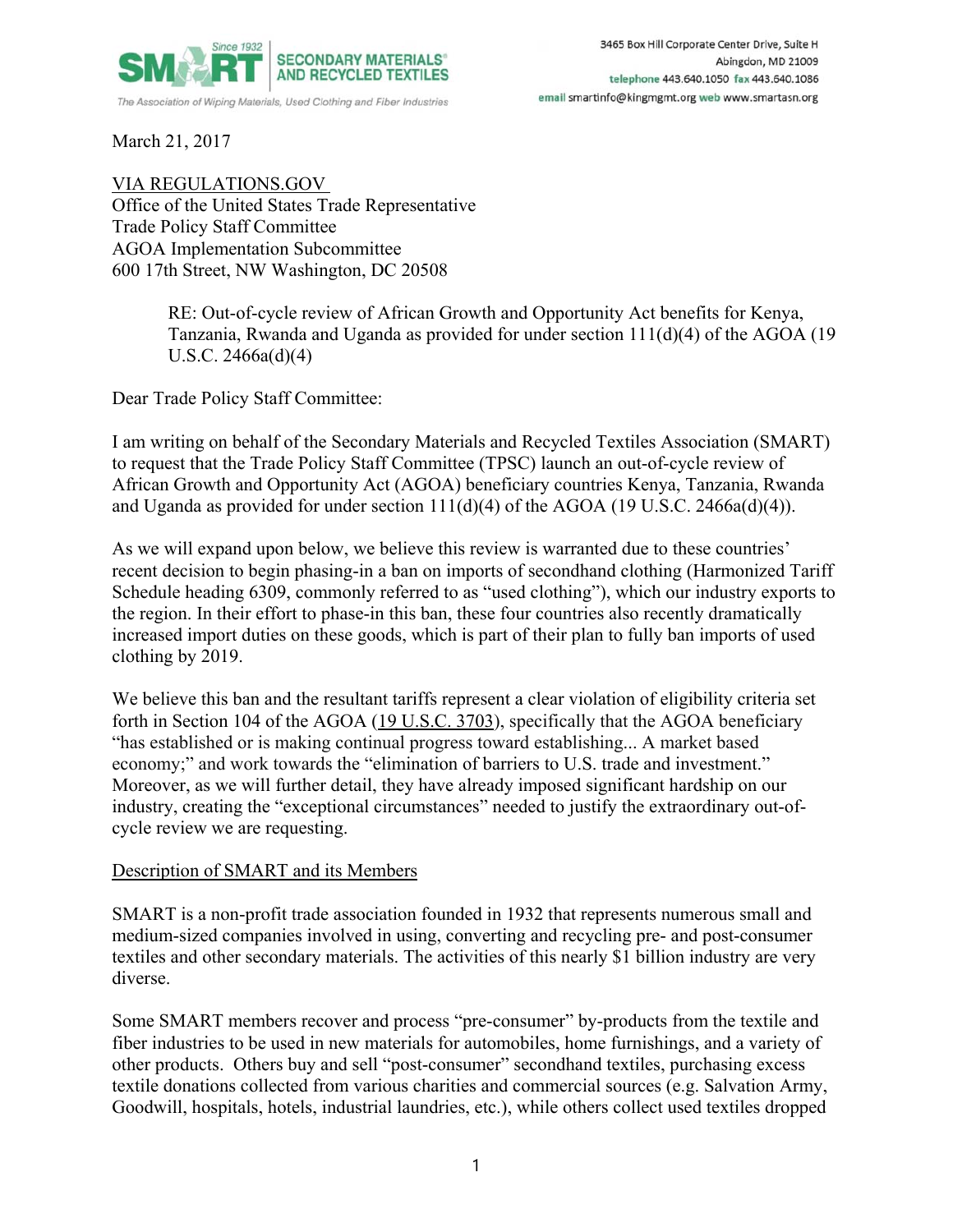

off by the public via clothing collection bins conveniently located throughout communities. Some of these recovered textiles become wiping and polishing cloths used in institutional and industrial settings while others are reprocessed into fibers for furniture stuffing, upholstery, insulation, building and other materials. The items that can be reused as apparel are usually exported, typically to least developed and developing countries including places like Africa, where demand for affordable, quality clothing is especially high. It should be pointed out that while the recycled fiber is a useful by-product of the clothing recycling trade, it is the resale of good, usable clothing that renders the overall industry profitable.

Through these business activities, for-profit textile recyclers create meaningful employment for tens of thousands of people who drive local economies and generate much-needed tax revenue across the United States. They also generate meaningful income for numerous well-respected charities and make vital contributions to state and national environmental goals through the recycling of nearly 4 billion pounds of used clothing and other textile waste that would have otherwise gone to a landfill each year.

## Secondhand Clothing/Footwear Ban in the EAC

SMART has significant concerns about the ban on secondhand clothing and footwear imports in the East African Community nations of Kenya, Uganda, Tanzania, and Rwanda. This ban was first proposed by these four countries (along with non-AGOA beneficiary Burundi) in February 2015 during the 16<sup>th</sup> East African Community Heads of State summit, with EAC trade ministers claiming that a ban was needed to boost their domestic textile industries.<sup>1</sup> Given the significant toll of such a ban on our industry, SMART immediately reached out to the U.S. Department of Commerce's Office of Textile and Apparel (OTEXA) and the Office of the U.S. Trade Representative. These agencies quickly engaged, and U.S. government officials attempted multiple interventions on our industry's behalf during both in-person meetings with EAC officials and in formal written correspondence.

Unfortunately, these contacts appear to have had had little effect on EAC leaders, who subsequently announced in a March 2016 joint communiqué that they were moving ahead with the ban. In that statement, the African leaders promised to work together to develop their domestic textile and leather industries, "...with a view to phasing out importation of textile and footwear within three years...with a view to fast tracking the process." 2 Although that

<sup>&</sup>lt;sup>1</sup> Communiqué of the 16<sup>th</sup> Ordinary Summit of the East African Community Heads of State, 20 February, 2015, 6. [< http://eac.int/news‐and‐media/statements/20150220/16th‐ordinary‐eac‐heads‐state‐summit>](http://eac.int/news-and-media/statements/20150220/16th-ordinary-eac-heads-state-summit)

<sup>2</sup> **Joint Communiqué: 17th Ordinary Summit of the East African Community Heads of State, 2016 March,** http://www.president.go.ke/2016/03/02/17th-ordinary-summit-of-the-east-african-community-headsof‐state/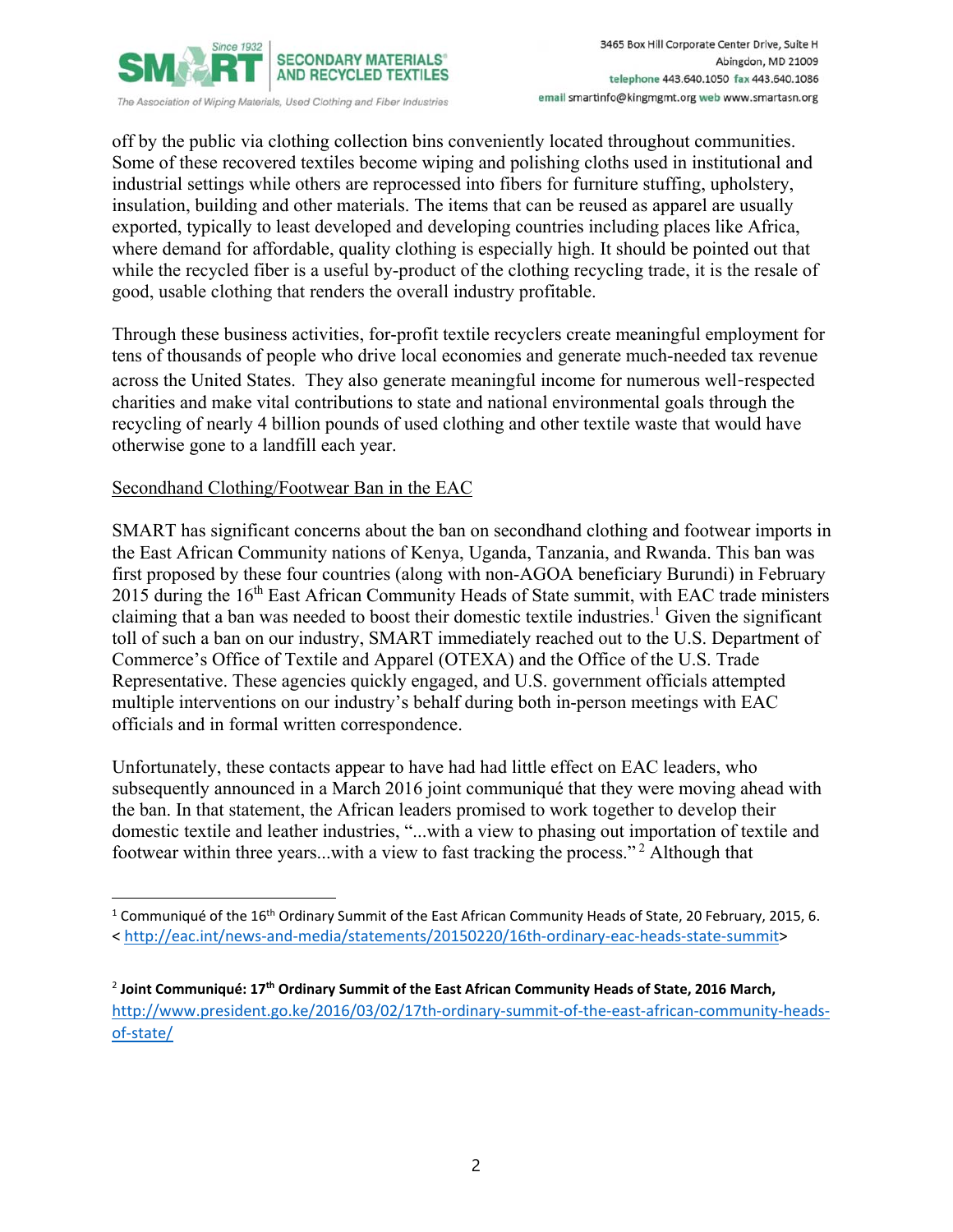

3465 Box Hill Corporate Center Drive, Suite H Abingdon, MD 21009 telephone 443.640.1050 fax 443.640.1086 email smartinfo@kingmgmt.org web www.smartasn.org

The Association of Wiping Materials, Used Clothing and Fiber Industries

communiqué offered no details about how this phase-in would occur, subsequent media reports confirmed the EAC trade ministers planned to implement the ban in stages, more than likely beginning with import duty increases on secondhand clothing and shoes.

Since the February 2015 announcement, it is our understanding that U.S. government officials have repeatedly raised our concerns with numerous officials in the EAC countries. Unfortunately, these meetings have done little to dissuade the EAC from phasing-in this wrongheaded ban. In June 2016, the Tanzanian legislature voted to approve a budget that doubles import duties on secondhand clothing, increasing these tariffs from \$0.2 per kilogram to \$0.4 per kilogram.<sup>3</sup> That same month, Kenya and Uganda announced tariff increases on used clothing imports similar to those announced by Tanzania according to our members' customer contacts in these countries. Around the same time, the government of Rwanda raised import duties on secondhand clothing by a whopping 1,150 percent (from \$0.2 per kilogram to \$2.5 per kilogram) and by 900 percent on used shoes (from \$0.5 per kilogram to \$5 per kilogram).<sup>4</sup> These tariff increases are so high that they amount to a de facto ban on our industry and make clear that these countries are moving full steam ahead on implementing it.

These additional duties are already having a dramatic negative impact on the industry, as evidenced by a recent SMART survey of members of our industry. These results demonstrated a shocking decline in business with the EAC member countries and a corresponding fall in employment within the United States.<sup>5</sup> Namely, the survey found:

- 40% of SMART respondents have already reduced employment by 25% or more since the 2nd and 3rd quarters of 2016 when EAC countries raised their duties in anticipation of implementing the full used clothing ban.
- More than 88% of SMART survey respondents have experienced a reduction of 25% or more in their revenues since the implementation of duty increases by the EAC countries in the 2nd and 3rd quarters of 2016.
- If the ban were completely put into place, more than 52% of industry respondents say they would be forced to reduce their number of employees by 50% or more.
- More than 94% of respondents said a full ban of used clothing within the EAC would cause them to experience a 25% to 75% reduction of revenues.

A recent report that we received from a U.S. based non-vessel operating common carrier (NVOCC) that specializes in shipments of used clothing from U.S. ports to Africa substantiates

<sup>&</sup>lt;sup>3</sup> "Tanzania: House Passes 2016/17 Budget as Opposition Remains Out." All Africa, 21 June 2016, < http://allafrica.com/stories/201606210541.html>

<sup>&</sup>lt;sup>4</sup> "Rwanda multiplies import duties on used items," Daily Nation, 4 July 2016. http://www.nation.co.ke/business/Rwanda-multiplies-import-duties-on-used-items/-/996/3278548/-/fvelak/-/index.html

<sup>&</sup>lt;sup>5</sup> Based on results from an industry survey conducted in Q1 2017.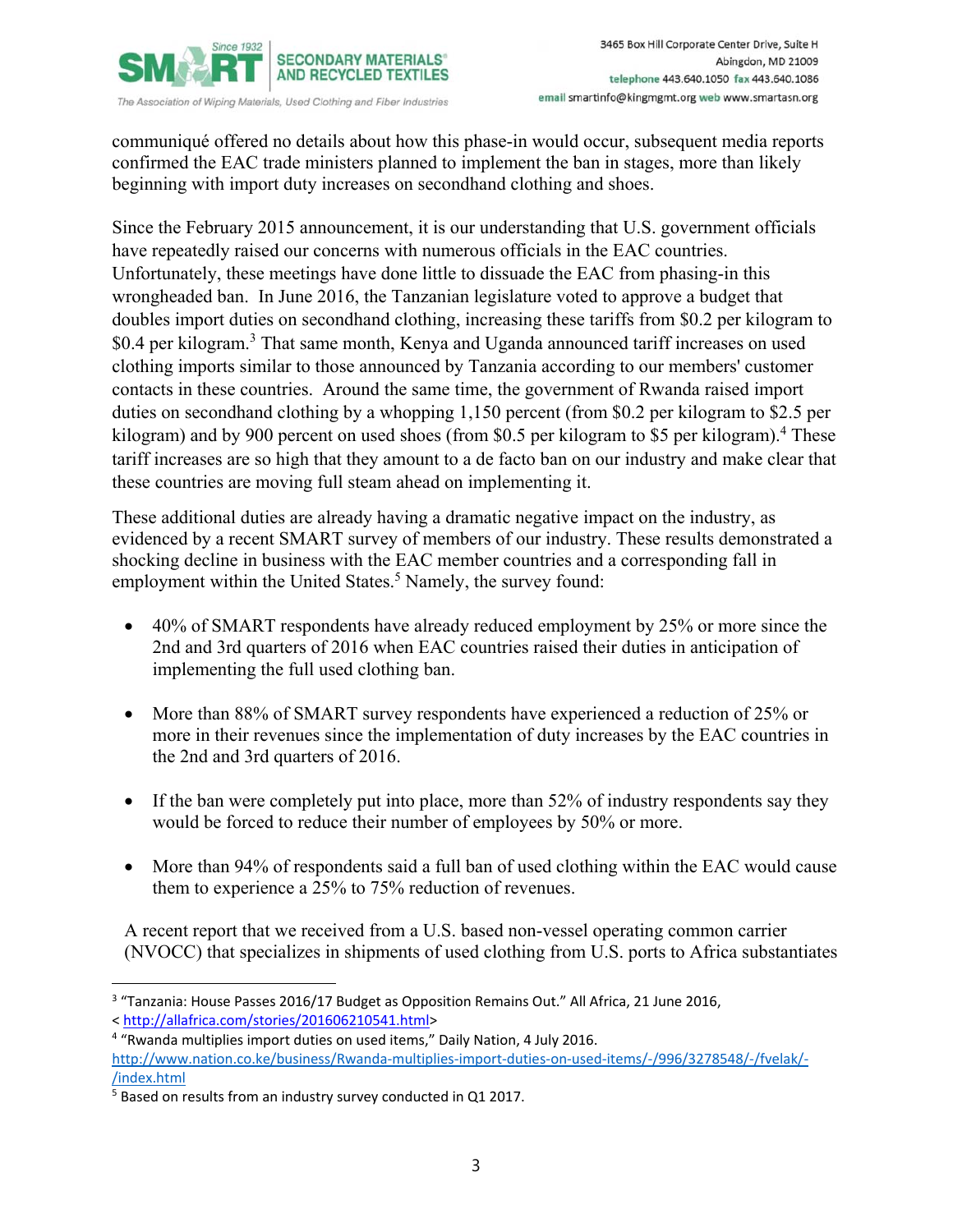

3465 Box Hill Corporate Center Drive, Suite H Abingdon, MD 21009 telephone 443.640.1050 fax 443.640.1086 email smartinfo@kingmgmt.org web www.smartasn.org

our survey findings. This company, which has extensive experience in East African trade lanes, estimated that its traffic to East African ports has declined by 75% since the increase in duties last year.

The aforementioned points are highly illustrative of the damage already being caused by EAC policies. Based on these findings, SMART estimates the implementation of the interim duty increases put into place by certain EAC countries last summer has led to a current loss of 5,000 jobs in the private sector of the U.S. used clothing industry and the loss of another 19,000 in the not-for-profit sector.

Considering the disruption we are witnessing in the face of increased duties, SMART cannot overstate its concern about the impacts this ban will have on our industry. The East African Community nations have become one of the most important markets for U.S. industry's used clothing exports, with direct American exports to the EAC member countries totaling approximately \$24 million in 2016. $6$  However, used clothing is also exported from the U.S. into Canada, India, UAE, Pakistan, Honduras and Mexico where it is processed and then re-exported into the EAC. We estimate conservatively that the value of U.S. sourced goods that flow via these other countries into the EAC is  $$100$  million.<sup>7</sup> In other words, when taking into account both direct and indirect shipments, the total amount increases dramatically to \$124 million or about 22 percent of the U.S. industry's total exports each year. It should be noted that this is substantially less than in recent years due to the effects of the recent duty increases and announcement of the ban.

We believe that as many as 40 U.S. used clothing exporters are directly involved in trade with the EAC. Again, because of the nature of this business, these companies are all small- and medium-sized enterprises. This estimate increases substantially when we take into account the various for-profit and not-for-profit clothing collectors and charitable organizations who supply the raw material which gets processed and ultimately exported directly and indirectly to the EAC. These companies are located around the country and include but are not necessarily limited to the following states: New York, Pennsylvania, Maryland, Georgia, Florida, Texas, California, and Washington. The various not-for-profit collectors are located more evenly throughout the country and are probably located in virtually all of the states.

Industry-wide, we estimate conservatively that at least 40,000 U.S. based jobs within the private sector in collection, processing and distribution will be negatively impacted by this ban. That figure increases dramatically when taking into account those working within the not-forprofit sector. Based on recent conversations with our not-for-profit partners and given figures discussed by Council for Textile Recycling (CTR), the not-for-profit sector easily includes another 150,000 employees.<sup>8</sup> Industry counterparts in Canada, the United Kingdom and the European Union are similarly concerned about the impacts of this ban and have engaged their public officials who are voicing concerns to the EAC leaders as well.

<sup>6</sup> Based on 2016 U.S. International Trade Commission *Dataweb* data for HTS 6309.

 $<sup>7</sup>$  Based on industry market data and estimates.</sup>

<sup>&</sup>lt;sup>8</sup> Based on estimates by the Council for Textile Recycling.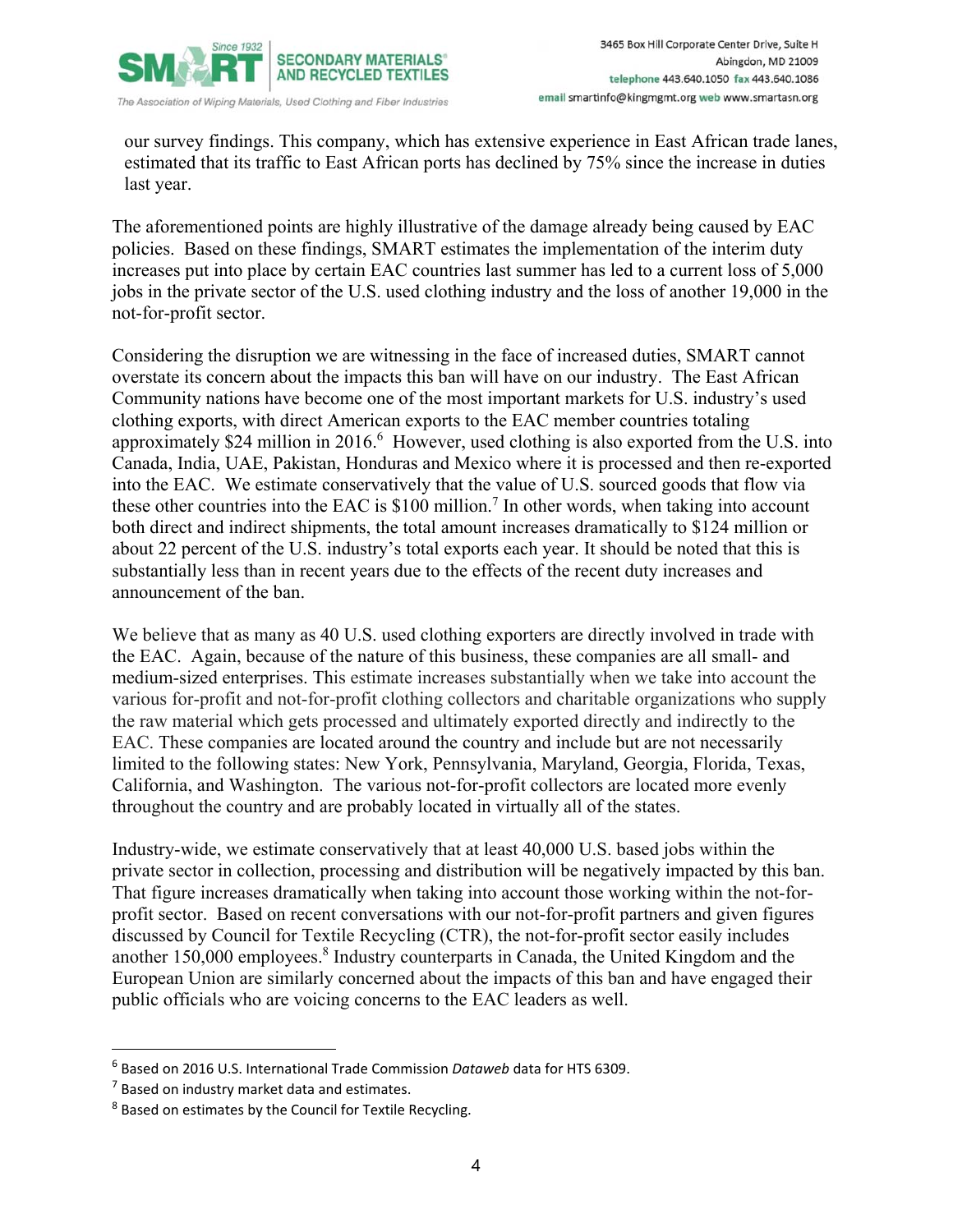

Per SMART's calculations above, \$124 million in revenues from export trade would be lost, but untold millions would further disappear from various charities. Indeed, well-known organizations like Goodwill, St. Vincent de Paul and others rely on the sale of donated used clothing to industry exporters as a means to fund their worthwhile charitable activities. Eliminating an important export destination like the East African Community will depress prices for secondhand clothing and will dramatically reduce the amount of money these very worthy not-for-profits receive to support their highly beneficial programs. The values mentioned don't even express the untold environmental costs and damage that would be done within the U.S. as more perfectly wearable used clothing is increasingly discarded into local landfills.

Paradoxically, this ban will create crushing economic consequences throughout the EAC as well. Researchers and officials estimate that buying, selling, repairing and/or altering imported secondhand clothing and shoes generate hundreds of thousands of jobs in the EAC, giving workers there the ability to support themselves and provide for their families. Eliminating these jobs will force these entrepreneurs and others into poverty at a time when these countries cannot withstand any additional economic hardship.

Moreover, banning secondhand clothing will also eliminate much needed access to affordable, quality apparel, creating a void that will be filled by cheap substitutes from China and the Far East, which will promote illegal smuggling. For so many in these countries that are existing on the equivalent of 1-2 dollars or less a day, secondhand clothing and shoes provide their only meaningful access to quality apparel, making their lives more difficult. A recent article from Rwanda notes that with a given amount of money, a person can purchase 10 pieces of used clothing. If they are required to buy new clothing (even locally made) they can only afford 2 pieces of clothing. According to those news reports, at least 80 percent of the population (or more) cannot possibly pay to clothe themselves if they have to depend on new clothing alone.<sup>9</sup>

Additionally, while criminalizing used clothing eliminates legal access to these imports, it will certainly not get rid of the need for them. Instead, it will lead to a deluge of imports of cheap, poorly made apparel from China and elsewhere as well as illegal smuggling. While it is generally accepted within the EAC that the ban on used clothing imports is to protect and expand local textile manufacturing, paradoxically no duty increases have been announced for imports of Chinese and other Asian produced textiles. Increased low-quality imports from Asia already have and will continue to do far more to displace the domestic textile industry than the presence of used clothing ever would, while the contraband will create headaches and corruption from the border to the selling point and lead to a loss of government revenue from a previously legal source.

It should be noted that while ban proponents often cite the growth of secondhand clothing imports as the reason for the decline of the East African textile industry, in reality, the main cause is the elimination of the import quota system for textiles and apparel when the Multi Fiber Agreement (MFA) was terminated in January 2005. While it was in place, the MFA had limited

 $\overline{a}$ 

<sup>9</sup> "Rwanda: Low‐Income Earners Worried Over Ban on Second‐Hand Clothes." Allafrica.com, 2016 April 27. <http://allafrica.com/stories/201604280018.html>.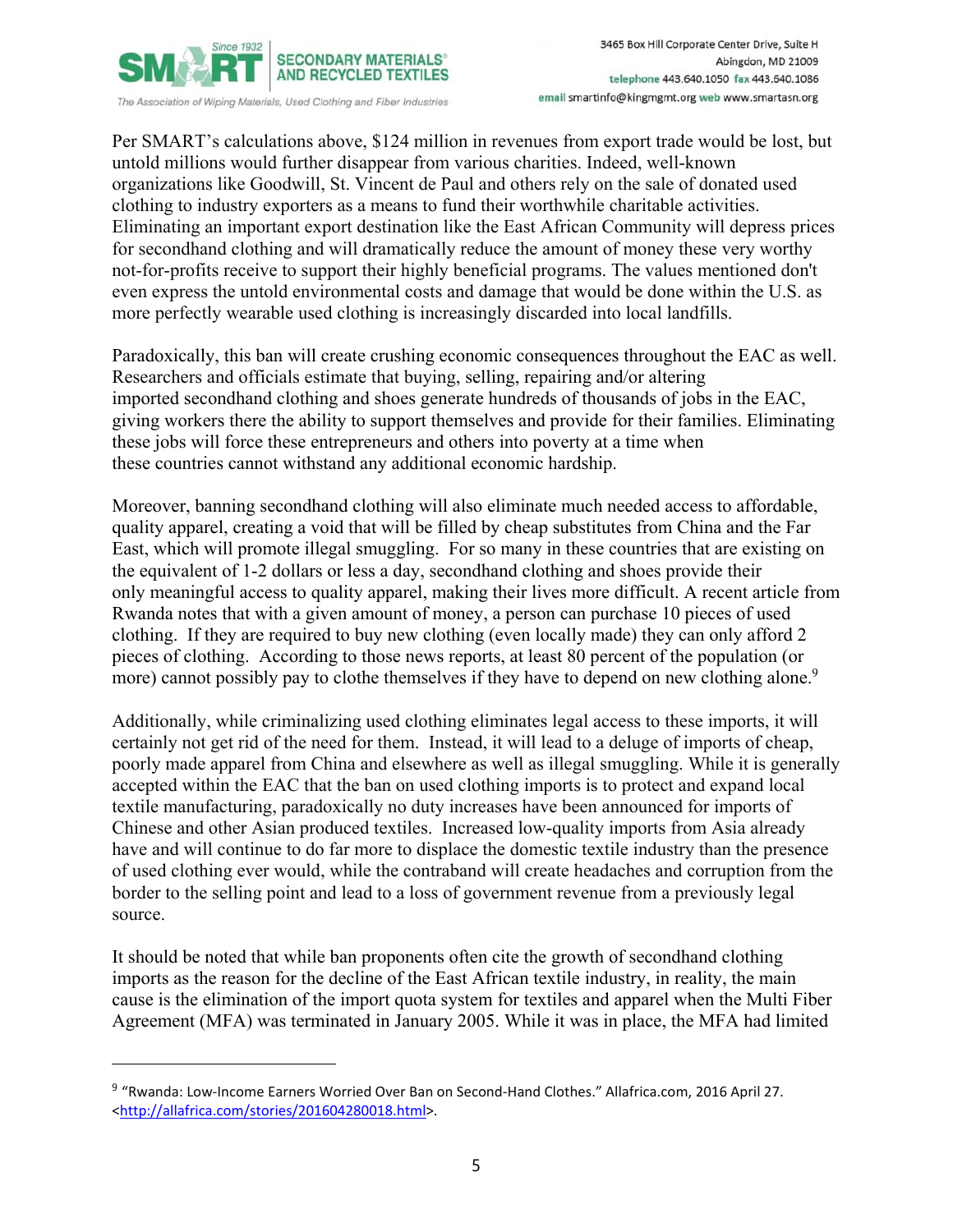

the number of textiles that any country could export to developed nations, effectively restricting Chinese shipments and enabling African countries to compete. Once the MFA ended, African markets (and others throughout the world) were deluged by cheap and low-quality new imports from countries like China, costing hundreds of thousands of jobs and decimating the African industry.<sup>10</sup> Surprisingly, despite the clearly harmful impacts these Chinese shipments have had, the EAC countries have not moved to ban these new clothing imports. Or perhaps not surprisingly—after all, China is investing very heavily in Africa right now.

It should also be mentioned that the very concept of banning the importation of an otherwise legitimate product in order to protect and develop one's own industry goes directly counter to the concept of developing a market based economy, as is required of AGOA beneficiaries. Articles in respected newspapers indicate that Rwanda in particular has privileged industries owned by its leading political party the Rwanda Patriotic Front (RPF) and requires the local business community to rent and invest according to Government dictates.<sup>11</sup> By placing a de facto ban on the imports of used clothing, Rwanda demonstrates the anti-market based approach that the proposed EAC ban is meant to accomplish. If the U.S. government allows the EAC to continue to receive AGOA benefits in the face of a used clothing ban, there is a very large risk that other African governments and AGOA beneficiaries will see this as their opening to defy U.S. policy and take advantage of U.S. generosity promoted by AGOA while simultaneously doing considerable harm to U.S. industries.

Regardless of how misguided this ban may be for East Africa and U.S. trade policy with Africa overall, for this submission, SMART's primary concern is the damaging effect it would have on the U.S. industry and that it is a clear violation of the EAC's obligations under AGOA. As was noted in a July 18, 2016 *Federal Register* notice announcing the 2016 annual AGOA review,

"The President may designate a country as a beneficiary sub-Saharan African country eligible for these benefits of AGOA if he determines that the country meets the eligibility criteria set forth in: (1) Section 104 of AGOA  $(19$  U.S.C.  $3703$ ); and (2) section 502 of the 1974 Act (19 U.S.C. 2462).

Section 104 of AGOA includes requirements that *the country has established or is making continual progress toward establishing, inter alia: A market-based economy*; the rule of law, political pluralism, and the right to due process; *the elimination of barriers to U.S. trade and investment; economic policies to reduce poverty;* a system to combat corruption and bribery; and the protection of internationally recognized worker rights." (emphasis added)

A ban on secondhand clothing imports would clearly contradict the requirement that AGOA beneficiaries work towards establishing a market based economy and goes directly counter to

<sup>10 &</sup>quot;Loss of textile market costs African jobs." African Renewal Online, 2006 April, 18. <http://www.un.org/africarenewal/magazine/april-2006/loss-textile-market-costs-african-jobs>.

<sup>11</sup> "Rwanda: If you build it, they may not come." *The Economist*, 4‐10 March 2017, 37. "Business in Rwanda: Party of business." *The Economist*, 4‐10 March 2017, 53.